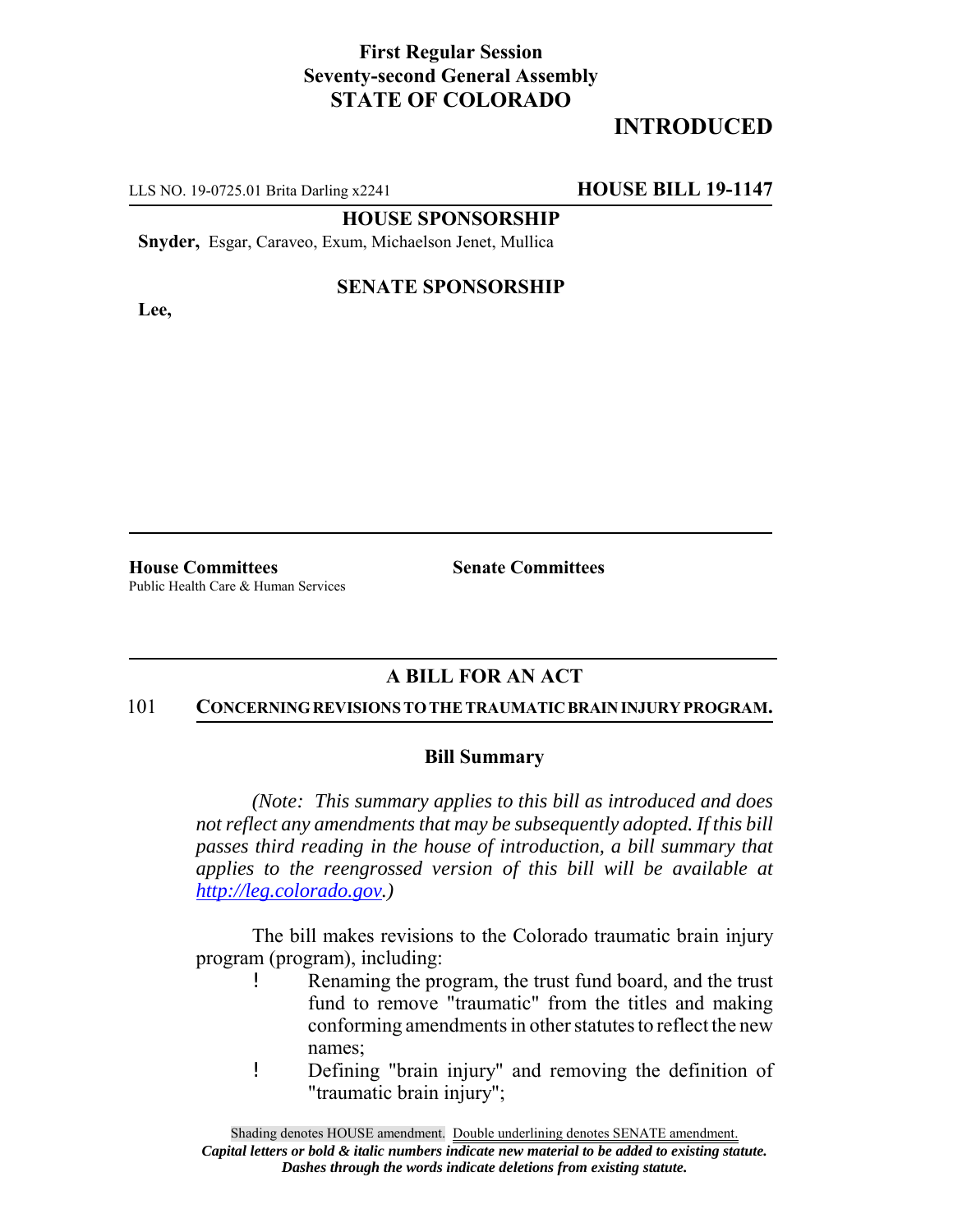- ! Removing obsolete dates relating to trust fund board appointments;
- ! Removing the specific statutory listing of potential services under the program and clarifying that all persons served by the program receive service coordination and skills training and may receive other services as determined by the trust fund board;
- ! Allowing the trust fund board to prioritize services and eligibility for services;
- ! Removing a restriction on the use of general fund money for the program trust fund;
- ! Removing general provisions relating to the administration of the program; and
- ! Removing the fee collected by municipalities for speeding traffic offenses and increasing fees currently collected for other offenses for the benefit of the trust fund.
- 1 *Be it enacted by the General Assembly of the State of Colorado:*
- 2 **SECTION 1.** In Colorado Revised Statutes, **amend** 26-1-301 as
- 3 follows:

4 **26-1-301. Definitions.** As used in this part 3, unless the context 5 otherwise requires:

- 
- 6 (1) "Board" means the Colorado traumatic brain injury trust fund 7 board created pursuant to section 26-1-302.
- 8 (1.5) (a) "BRAIN INJURY" REFERS TO DAMAGE TO THE BRAIN FROM
- 9 AN INTERNAL OR EXTERNAL SOURCE THAT OCCURS POST-BIRTH AND IS
- 10 NONCONGENITAL, NONDEGENERATIVE, AND NONHEREDITARY, RESULTING
- 11 IN PARTIAL OR TOTAL FUNCTIONAL IMPAIRMENT IN ONE OR MORE AREAS,
- 12 INCLUDING BUT NOT LIMITED TO ATTENTION, MEMORY, REASONING,
- 13 PROBLEM SOLVING, SPEED OF PROCESSING, DECISION-MAKING, LEARNING,
- 14 PERCEPTION, SENSORY IMPAIRMENT, SPEECH AND LANGUAGE, MOTOR AND
- 15 PHYSICAL FUNCTIONING, OR PSYCHOSOCIAL BEHAVIOR.
- 16 (b) DOCUMENTATION OF BRAIN INJURY MUST BE BASED ON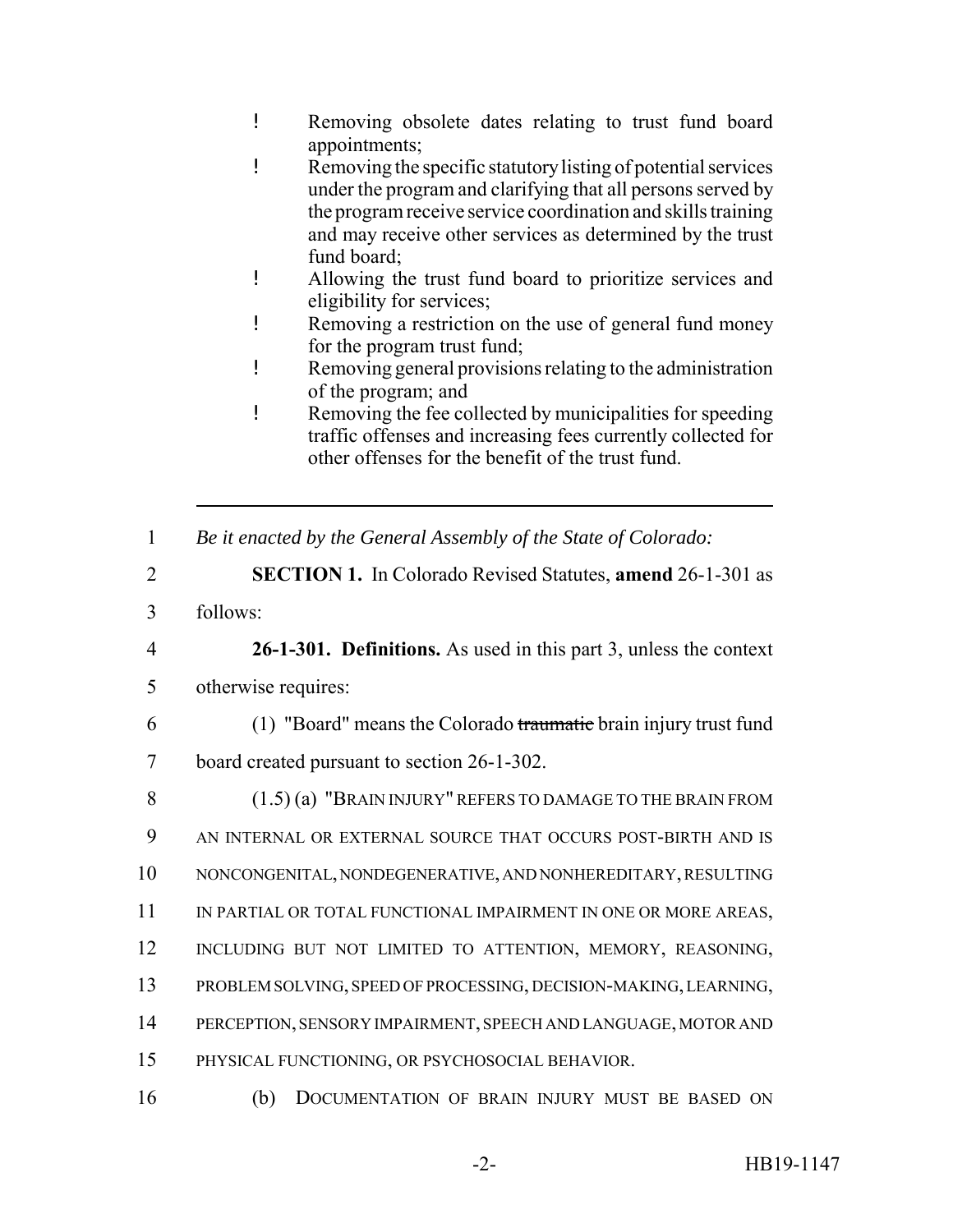- ADEQUATE MEDICAL HISTORY. A BRAIN INJURY MUST BE OF SUFFICIENT SEVERITY TO PRODUCE PARTIAL OR TOTAL DISABILITY.
- (2) "Program" means the services provided pursuant to sections 4 26-1-303 and 26-1-304 THIS PART 3.

 (3) "Traumatic brain injury" means injury to the brain caused by physical trauma resulting from but not limited to incidents involving motor vehicles, sporting events, falls, blast injuries, and physical assaults. Documentation of traumatic brain injury shall be based on adequate medical history, neurological examination, including mental status testing or neuropsychological evaluation. Where appropriate, neuroimaging may 11 be used to support the diagnosis. A traumatic brain injury shall be of 12 sufficient severity to produce partial or total disability as a result of impaired cognitive ability and physical function.

 (4) "Trust fund" means the Colorado traumatic brain injury trust fund created in section 26-1-309.

- **SECTION 2.** In Colorado Revised Statutes, 26-1-302, **amend** (1),
	- (2)(b), (2)(d), (4), (8)(b), and (8)(d); and **add** (8.5) as follows:

 **26-1-302. Colorado brain injury trust fund board - creation - powers and duties.** (1) There is hereby created the Colorado traumatic brain injury trust fund board within the state department of human services. The board shall exercise its powers and duties as if transferred by a **type 2** transfer.

(2) The board shall be composed of:

 (b) The president of a state brain injury association OR ALLIANCE or the president's designee, who shall be appointed by the executive director of the state department of human services;

(d) No more than ten additional persons with an interest and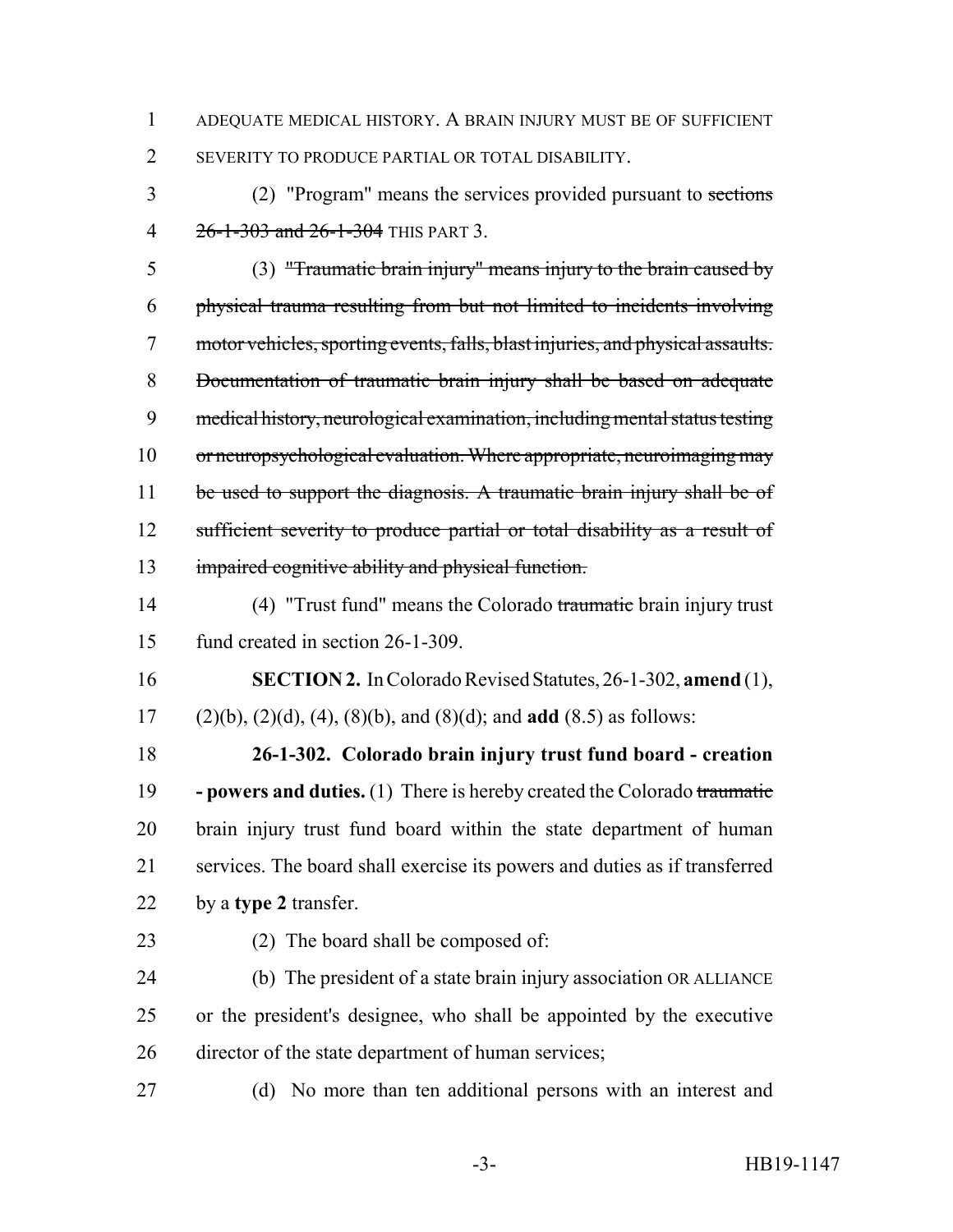1 expertise in the area of traumatic brain injury whom the governor shall appoint with the consent of the senate. The additional board members may include but need not be limited to any combination of the following 4 professions or associations EXPERIENCED with traumatic brain injury:

- (I) Physicians with experience and strong interest in the provision of care to persons with traumatic brain injuries, including but not limited to neurologists, neuropsychiatrists, physiatrists, or other medical doctors who have direct experience working with persons with traumatic brain injuries;
- (II) Social workers, nurses, neuropsychologists, or clinical 11 psychologists who have experience working with persons with traumatic brain injuries;

 (III) Rehabilitation specialists, such as speech pathologists, vocational rehabilitation counselors, occupational therapists, or physical therapists, who have experience working with persons with traumatic brain injuries;

- (IV) Clinical research scientists who have experience evaluating 18 persons with traumatic brain injuries;
- 19 (V) Civilian or military persons with traumatic brain injuries or 20 family members of such persons with traumatic brain injuries;
- (VI) Persons whose expertise involves work with children with traumatic brain injuries; or
- (VII) Persons who have experience and specific interest in the 24 needs of and services for persons with traumatic brain injuries.
- (4) Initial appointments to the board shall be made no later than 26 March 1, 2003. The terms of appointed board members shall be three 27 years. except that the terms of the appointed members who are initially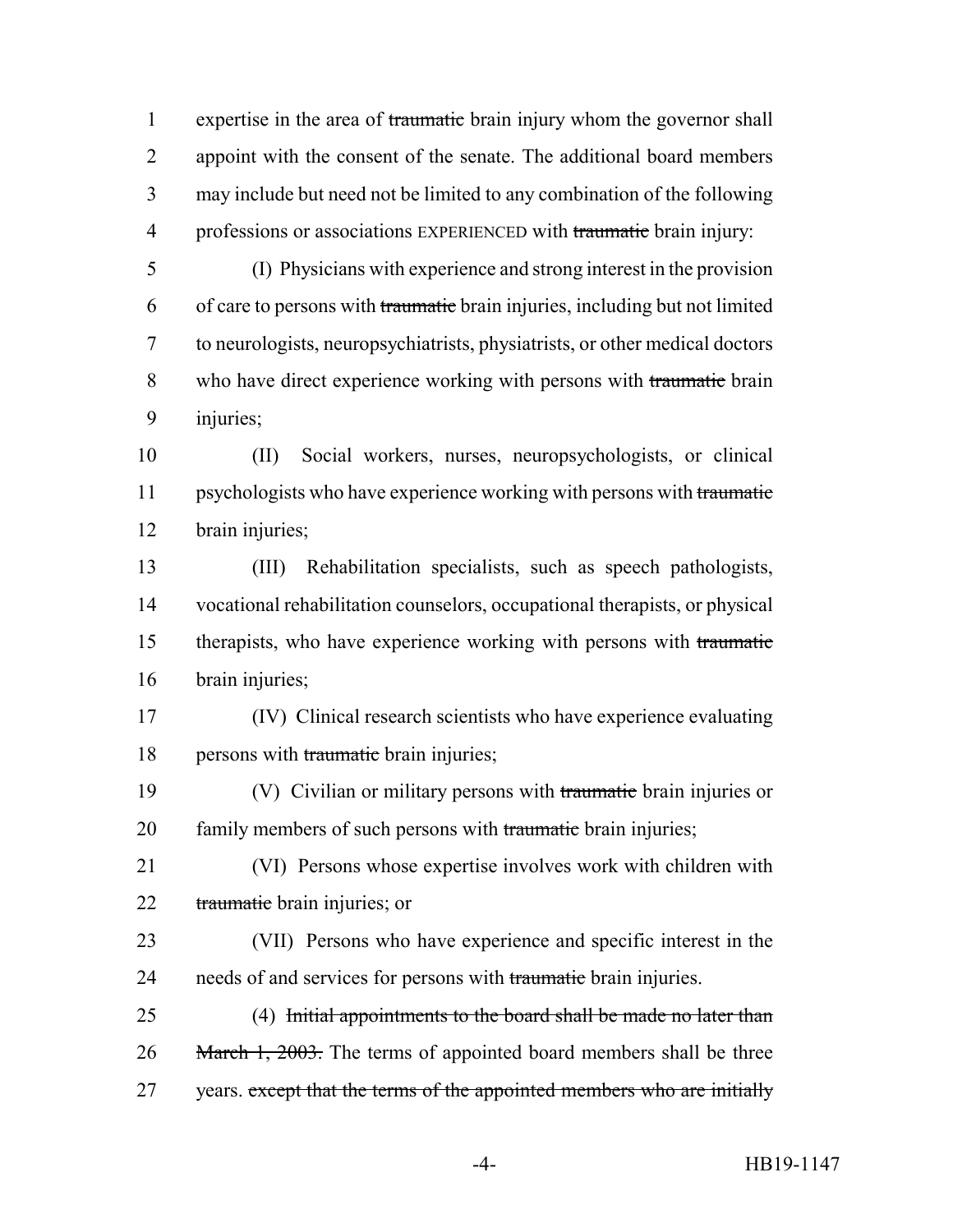- appointed shall be staggered by the governor to end as follows:
- 2  $(a)$  Four members on June 30, 2004;
- (b) Three members on June 30, 2005; and
- (c) Three members on June 30, 2006.

 (8) (b) The board may contract with entities to provide all or part of the services described in this part 3 for persons with traumatic brain injuries.

8 (d) The board shall use trust fund moneys MONEY collected pursuant to sections 30-15-402 (3), 42-4-1307 (10)(c), and 42-4-1701 10 (4)(e)  $C.R.S.,$  to provide direct services to persons with traumatic brain 11 injuries, AND support research and support education grants to increase 12 awareness and understanding of issues and needs related to traumatic brain injury.

 (8.5) THE BOARD MAY MONITOR, AND, IF NECESSARY, IMPLEMENT CRITERIA TO ENSURE THAT THERE ARE NO ABUSES IN EXPENDITURES, INCLUDING BUT NOT LIMITED TO REASONABLE AND EQUITABLE PROVIDER'S FEES AND SERVICES.

**SECTION 3.** In Colorado Revised Statutes, **repeal** 26-1-303.

 **SECTION 4.** In Colorado Revised Statutes, 26-1-304, **amend** (1) and (2); **repeal** (3) and (4); and **repeal and reenact, with amendments,** (5) as follows:

 **26-1-304. Services for persons with brain injuries - limitations - covered services.** (1) The board shall determine the percentage of 24 moneys MONEY credited to the trust fund to be spent annually on direct 25 services SERVICE COORDINATION AND SKILLS TRAINING for persons with 26 traumatic brain injuries; however, no less than fifty-five percent of the 27 moneys MONEY annually credited to the trust fund pursuant to sections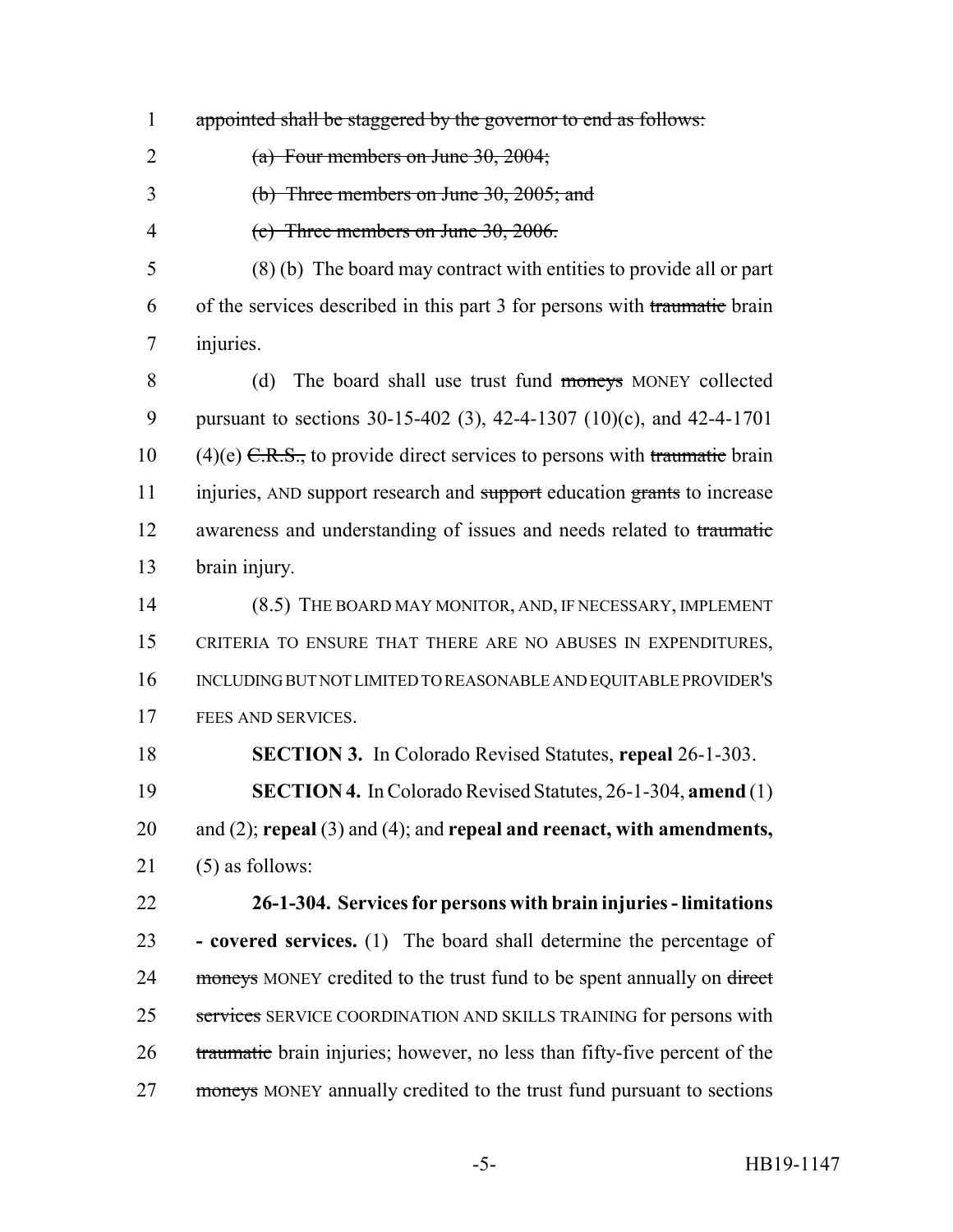1 30-15-402 (3), 42-4-1307 (10)(c), and 42-4-1701 (4)(e) C.R.S., shall 2 MUST be used to provide direct services SERVICE COORDINATION AND 3 SKILLS TRAINING to persons with traumatic brain injuries.

 (2) To be eligible for assistance from the trust fund, an individual shall have exhausted all other health or rehabilitation benefit funding sources that cover the services provided by the trust fund. An individual 7 shall not be IS NOT required to exhaust all private funds in order to be eligible for the program. Individuals who have continuing health insurance benefits, including but not limited to medical assistance 10 pursuant to articles 4, 5, and 6 of title 25.5, C.R.S., may access the trust fund for services that are necessary but that are not covered by a health 12 benefit plan, as defined in section  $10-16-102$  (32),  $C.R.S.,$  or any other funding source.

14 (3) (a) All individuals receiving assistance from the trust fund 15 shall receive case management services from the designated entity 16 pursuant to section 26-1-303 or the department.

17 (b) The case management agency, in coordination with the eligible 18 individual, the individual's family or guardian, and the individual's 19 physician, shall include in each case plan a process by which the eligible 20 individual may receive necessary care, which may include respite care, if 21 the eligible individual's service provider is unavailable due to an 22 emergency situation or unforeseen circumstances. The eligible individual 23 and the individual's family or guardian shall be duly informed by the case 24 management agency of these alternative care provisions at the time the 25 case plan is initiated.

26 (4) The board may monitor, and, if necessary, implement criteria 27 to ensure that there are no abuses in expenditures, including, but not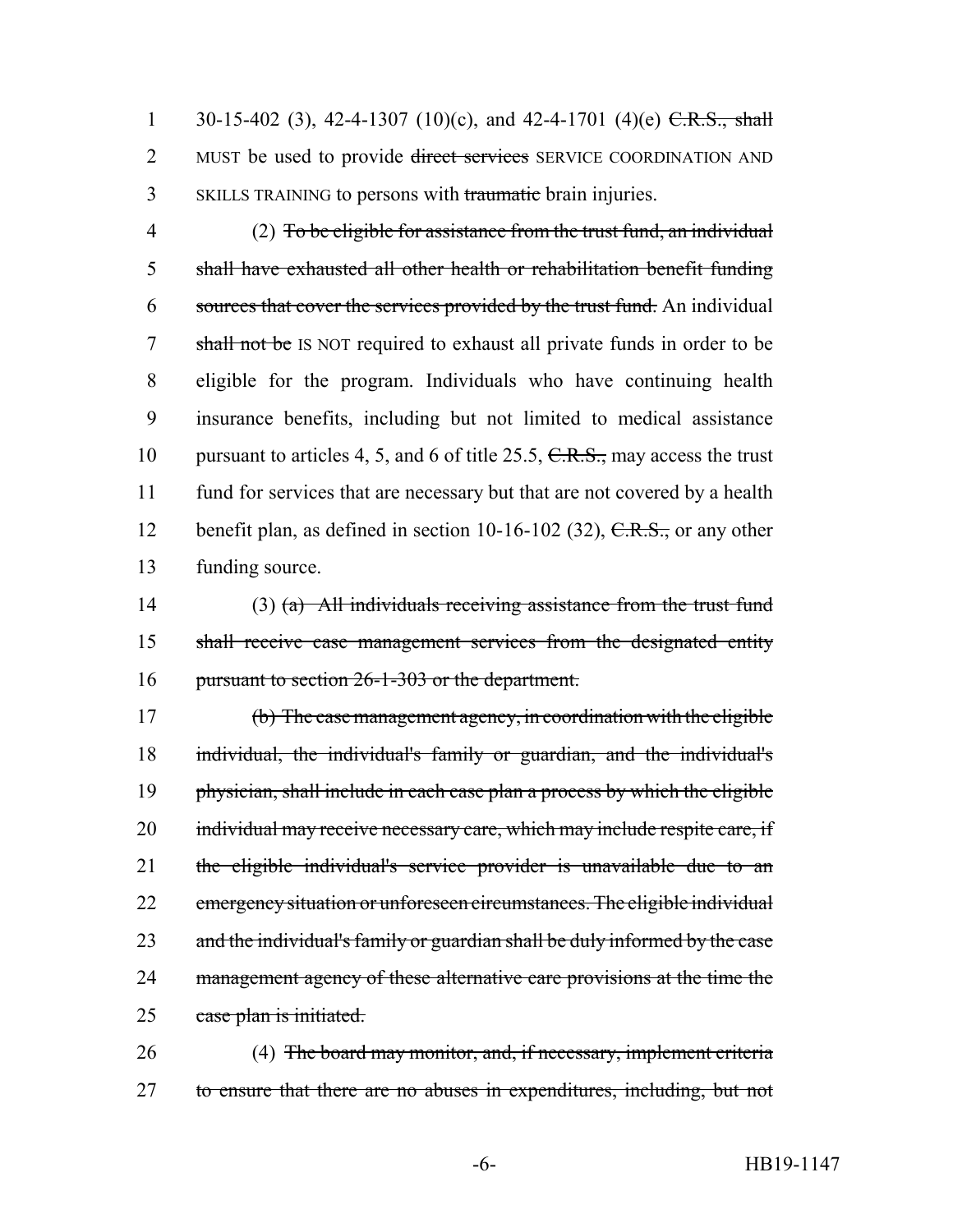1 limited to, reasonable and equitable provider's fees and services.

 (5) ALL INDIVIDUALS RECEIVING ASSISTANCE FROM THE TRUST FUND SHALL RECEIVE SERVICE COORDINATION AND SKILLS TRAINING. IN ADDITION TO SERVICE COORDINATION AND SKILLS TRAINING, THE BOARD SHALL DETERMINE ANY ADDITIONAL SERVICES COVERED BY THE TRUST FUND.THE BOARD MAY PRIORITIZE THE SERVICES COVERED BY THE TRUST FUND AND ELIGIBILITY FOR THE SERVICES. COVERED SERVICES DO NOT INCLUDE INSTITUTIONALIZATION, HOSPITALIZATION, OR MEDICATION.

9 **SECTION 5.** In Colorado Revised Statutes, **amend** 26-1-305 as 10 follows:

11 **26-1-305. Education about brain injury.** The board shall 12 determine the percentage of moneys MONEY credited to the trust fund to 13 be spent annually on education related to traumatic INCREASING THE 14 UNDERSTANDING OF brain injuries; however, no less than five percent of 15 the moneys annually credited to the trust fund pursuant to sections 16  $30-15-402(3)$ , 42-4-1307 (10)(c), and 42-4-1701 (4)(e), C.R.S., shall be 17 used to provide education related to increasing the understanding of 18 traumatic brain injury.

19 **SECTION 6.** In Colorado Revised Statutes, 26-1-306, **amend** (1) 20 as follows:

21 **26-1-306. Research related to treatment of brain injuries -** 22 **grants.** (1) The board shall determine the percentage of moneys MONEY 23 credited to the trust fund to be spent annually  $\sigma$  TO SUPPORT research 24 related to traumatic THE TREATMENT AND UNDERSTANDING OF brain 25 injuries. however, no less than twenty-five percent of the moneys 26 annually credited to the trust fund pursuant to sections  $30-15-402$  (3), 27  $42-4-1307(10)(c)$ , and  $42-4-1701(4)(e)$ , C.R.S., shall be used to support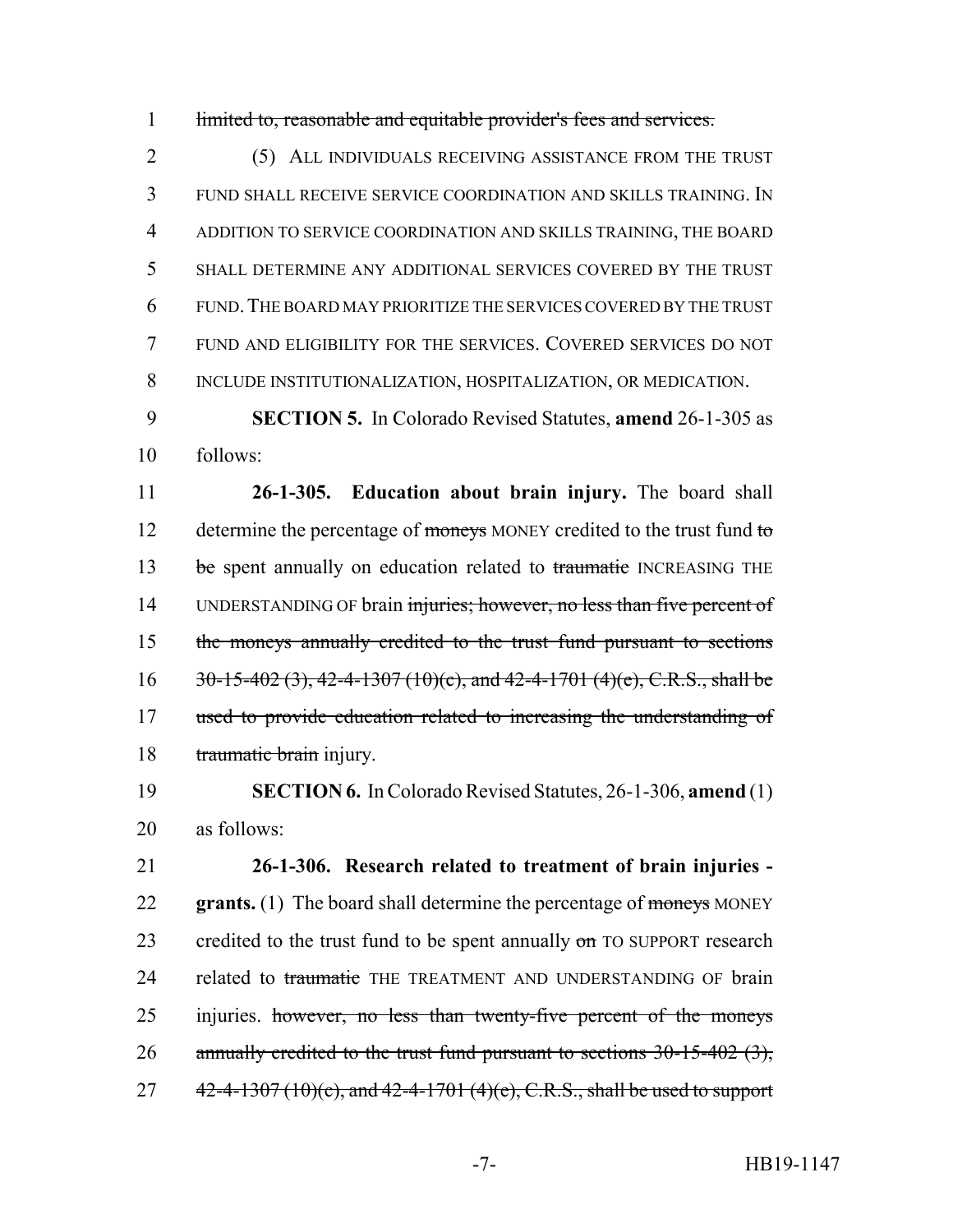research related to the treatment and understanding of traumatic brain injuries.

 **SECTION 7.** In Colorado Revised Statutes, **amend** 26-1-307 as follows:

 **26-1-307. Administrative costs.** The administrative expenses of 6 the board and the state department shall be ARE paid from moneys MONEY 7 in the trust fund. The joint budget committee shall annually appropriate moneys from the trust fund to pay for the administrative expenses of the program.

**SECTION 8.** In Colorado Revised Statutes, **repeal** 26-1-308.

 **SECTION 9.** In Colorado Revised Statutes, 26-1-309, **amend** (1), 12 (2), and (3) as follows:

 **26-1-309. Trust fund.** (1) There is hereby created in the state 14 treasury the Colorado traumatic brain injury trust fund. The trust fund 15 shall consist CONSISTS of any moneys MONEY collected from surcharges assessed pursuant to sections 30-15-402 (3), 42-4-1307 (10)(c), and  $42-4-1701$  (4)(e); C.R.S. The moneys in the trust fund shall be subject to 18 annual appropriation by the general assembly GIFTS, GRANTS, OR DONATIONS; AND ANY OTHER MONEY THAT THE GENERAL ASSEMBLY MAY APPROPRIATE OR TRANSFER TO THE TRUST FUND. SUBJECT TO ANNUAL APPROPRIATION BY THE GENERAL ASSEMBLY, THE BOARD MAY EXPEND MONEY IN THE TRUST FUND for the direct and indirect costs associated with the implementation of this part 3.

 (2) THE BOARD MAY SEEK, ACCEPT, AND EXPEND gifts, grants, OR 25 donations, or any other moneys that may be made available may be 26 accepted by the trust fund or the board FROM PRIVATE OR PUBLIC SOURCES 27 for purposes of the trust fund THIS PART 3. THE BOARD SHALL TRANSMIT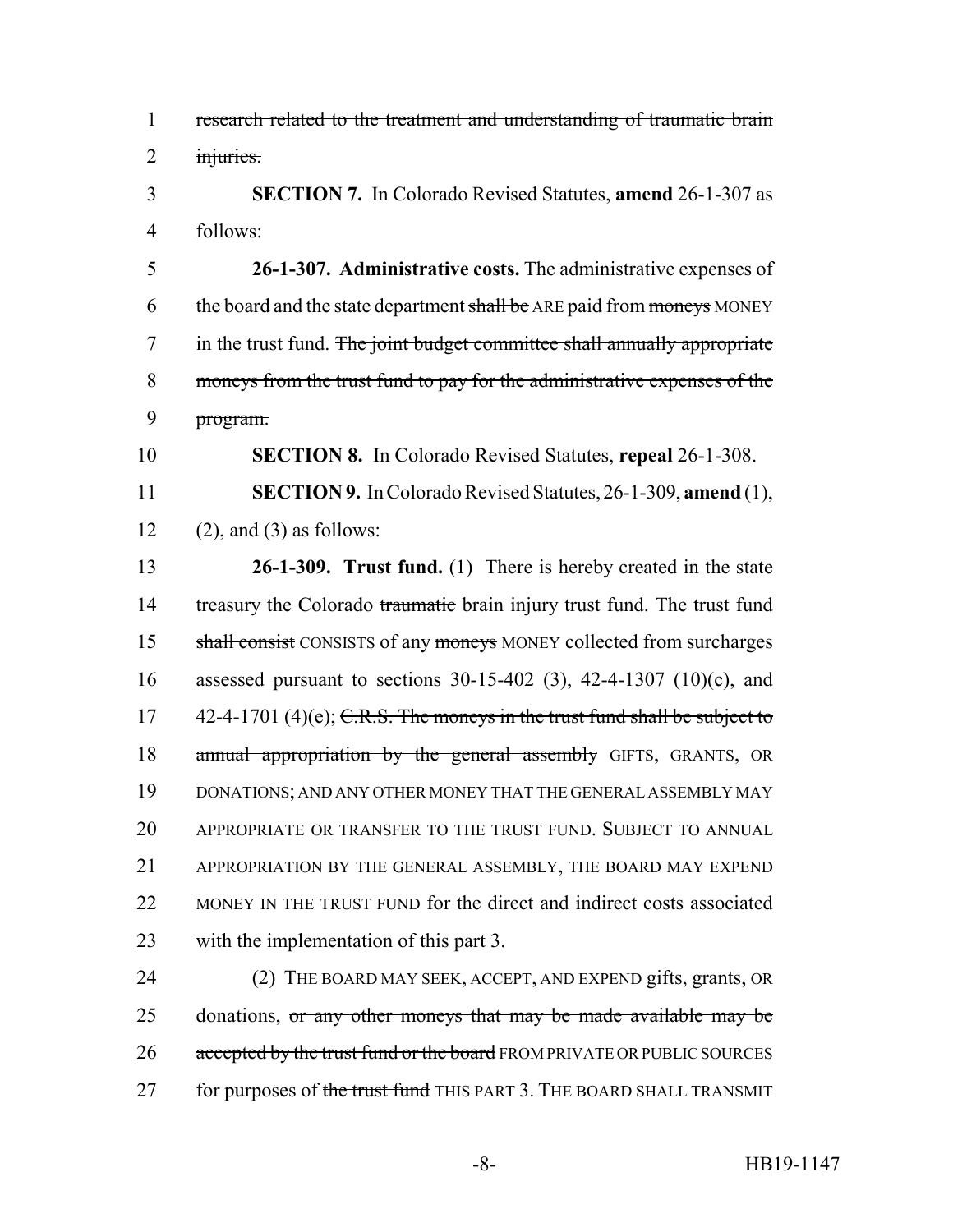ALL MONEY RECEIVED THROUGH GIFTS, GRANTS, OR DONATIONS TO THE STATE TREASURER, WHO SHALL CREDIT THE MONEY TO THE TRUST FUND.

 (3) The trust fund shall be IS a continuing trust fund. All interest 4 earned upon moneys MONEY in the trust fund and deposited or invested may be invested in the types of investments authorized in sections 6 24-36-109, 24-36-112, and 24-36-113. C.R.S. THE STATE TREASURER SHALL CREDIT ALL INTEREST AND INCOME DERIVED FROM THE DEPOSIT AND INVESTMENT OF MONEY IN THE TRUST FUND TO THE TRUST FUND.

 **SECTION 10.** In Colorado Revised Statutes, **amend** 26-1-310 as follows:

 **26-1-310. Reports to the general assembly.** Notwithstanding section 24-1-136 (11)(a)(I), on September 1, 2009, and each September 1 thereafter, the board shall provide a report to the joint budget committee 14 and the PUBLIC health CARE and human services committees COMMITTEE of the house of representatives and THE HEALTH AND HUMAN SERVICES COMMITTEE OF the senate, or any successor committees, on the operations 17 of the trust fund, the moneys MONEY expended, the number of individuals with traumatic brain injuries offered services, the research grants awarded and the progress on such grants, and the educational information provided 20 pursuant to this article ARTICLE 1.

 **SECTION 11.** In Colorado Revised Statutes, 13-80-103.6, 22 **amend**  $(2)(a)(I)$  as follows:

 **13-80-103.6. General limitation of actions - domestic violence - six years - definition.** (2) (a) For the purpose of this section, "person under disability" means any person who:

 (I) Has a behavioral or mental health disorder; an intellectual and developmental disability as defined in section 25.5-10-202 (26); or a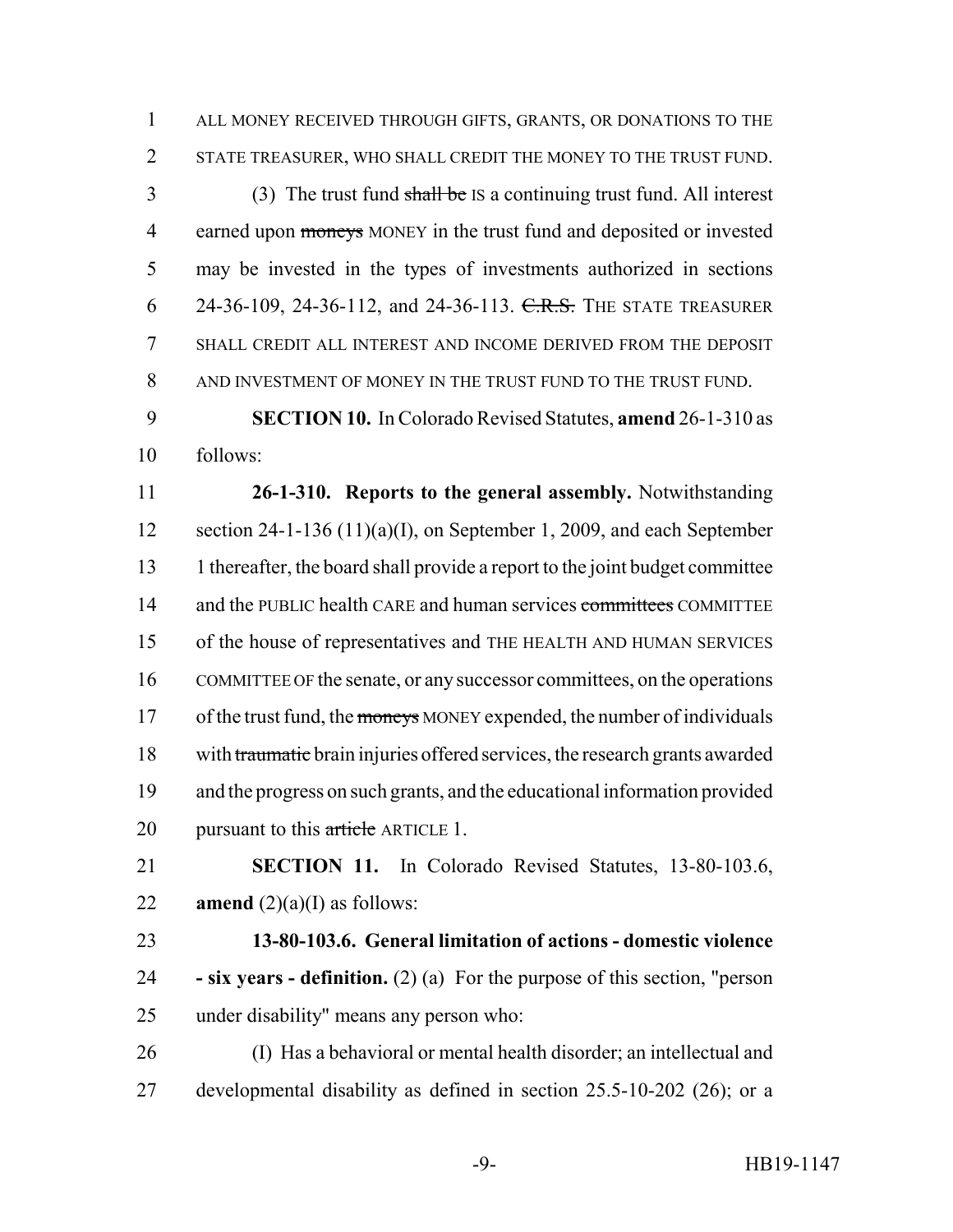1 traumatic brain injury; as defined in section 26-1-301 (3); and

 **SECTION 12.** In Colorado Revised Statutes, 24-1-120, **amend** (9) as follows:

 **24-1-120. Department of human services - creation.** (9) The 5 powers, duties, and functions of the Colorado traumatic brain injury trust fund board, created in section 26-1-302, C.R.S., are transferred by a **type 2** transfer to the department of human services.

 **SECTION 13.** In Colorado Revised Statutes, 30-15-402, **amend** (3) as follows:

 **30-15-402. Violations - penalty - surcharges - victim and witness assistance - brain injury trust fund.** (3) In addition to the penalties prescribed in subsection (1) of this section, persons convicted of operating a vehicle in excess of the speed limit in violation of an 14 ordinance adopted pursuant to section 30-15-401 (1)(h) are subject to a 15 surcharge of fifteen TWENTY dollars that shall be paid to the clerk of the 16 court by the defendant. Each clerk shall transmit the moneys MONEY to 17 the state treasurer, who shall credit the same to the Colorado traumatic 18 brain injury trust fund created pursuant to section 26-1-309. C.R.S.

 **SECTION 14.** In Colorado Revised Statutes, 42-4-1307, **amend**  $20 \quad (10)(c)$  as follows:

 **42-4-1307. Penalties for traffic offenses involving alcohol and drugs - legislative declaration - definitions - repeal.** (10) **Additional costs and surcharges.** In addition to the penalties prescribed in this section:

 (c) Persons convicted of DUI, DUI per se, DWAI, and UDD are 26 subject to a surcharge of twenty TWENTY-FIVE dollars to be transmitted 27 to the state treasurer, who shall deposit moneys MONEY collected for the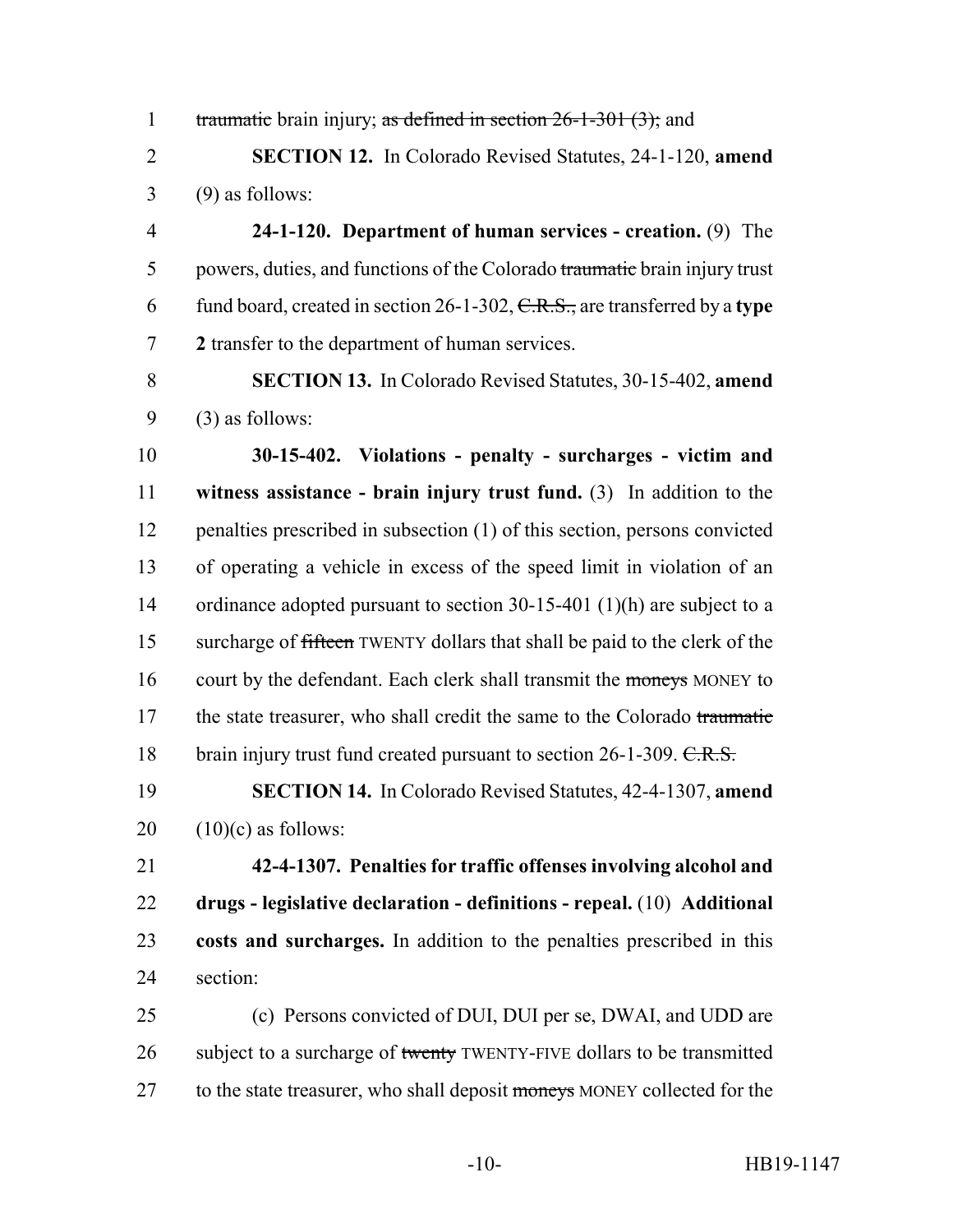1 surcharge in the Colorado traumatic brain injury trust fund created 2 pursuant to section  $26-1-309$ ; C.R.S.;

3 **SECTION 15.** In Colorado Revised Statutes, 42-4-1701, **amend** 4  $(4)$ (e) as follows:

5 **42-4-1701. Traffic offenses and infractions classified -** 6 **penalties - penalty and surcharge schedule - repeal.** (4) (e) (I) An 7 additional fifteen TWENTY dollars shall be assessed for speeding 8 violations under sub-subparagraph (L) of subparagraph (I) of paragraph 9 (a) of this subsection (4) PURSUANT TO SUBSECTION  $(4)(a)(I)(L)$  OF THIS 10 SECTION in addition to the penalties and surcharge stated in said 11  $sub-sub-subparagnb(t)$ . Moneys SUBSECTION  $(4)(a)(I)(L)$  OF THIS SECTION. 12 MONEY collected pursuant to this paragraph  $(e)$  shall SUBSECTION  $(4)(e)$ 13 MUST be transmitted to the state treasurer, who shall deposit such moneys 14 MONEY in the Colorado traumatic brain injury trust fund created pursuant 15 to section 26-1-309 C.R.S., within fourteen days after the end of each 16 quarter, to be used for the purposes set forth in part 3 of article 1 of title 17 26.

18 (II) If the surcharge is collected by a county, or municipal court, 19 the surcharge shall be seventeen TWENTY-TWO dollars of which two 20 dollars shall be retained by the county or municipality and the remaining 21 fifteen TWENTY dollars shall MUST be transmitted to the state treasurer 22 and credited to the Colorado traumatic brain injury trust fund created 23 pursuant to section 26-1-309 C.R.S., within fourteen days after the end of 24 each quarter, to be used for the purposes set forth in part 3 of article 1 of 25 title 26.

26 (III) An additional fifteen TWENTY dollars shall be IS assessed for 27 a violation of a traffic regulation under sub-subparagraph  $(C)$  of